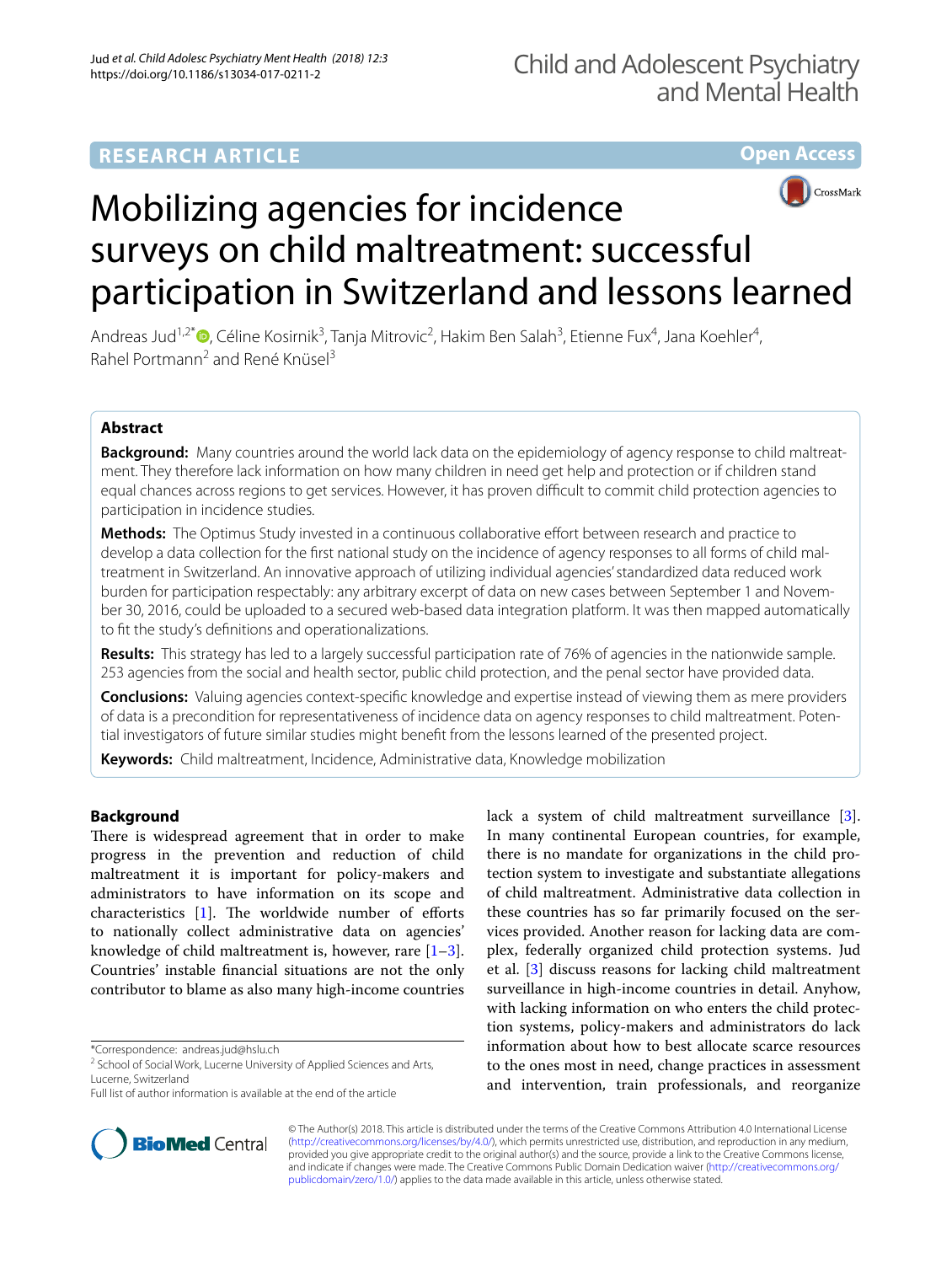systems for better responses [\[1](#page-6-0)]. So far, many researchers around the world have responded to this need using surveys to count the prevalence of child sexual victimization or physical maltreatment in the general population. The prevalence of psychological maltreatment and child neglect has been less intensely studied. Furthermore, general population surveys do not inform policy-makers about the services or agencies in their jurisdictions that have knowledge of (alleged) child maltreatment, and what they are doing or not doing when they encounter it. Such data is gathered trough "agency surveys" or by analyzing administrative data. For agency surveys, frontline workers provide information on their cases by completing questionnaires. All of these studies cover the respective country's public child protection organizations, some additionally sentinels like schools or agencies in the (mental) health sector [e.g. [4](#page-6-2), [5\]](#page-6-3).

To counter the lack of data on agency responses to child maltreatment, the World Health Organization provided a toolkit for researchers  $[6]$  $[6]$ . It assembles the lessons learned from previous studies on agencies' knowledge of child maltreatment. In all of theses studies, a knowledge mobilization approach has been essential for agency par-ticipation [\[7](#page-6-5)]. This approach does not consider agencies and frontline workers as mere informants and providers of data. Instead, they are viewed as trusted partners in a mutual relationship with researchers; their local and context-specifc knowledge is valued [e.g. [8](#page-6-6), [9](#page-6-7)]. Research staff acknowledges that child protection practice will only commit to participation if the research initiative is perceived as being both relevant and credible. Major barriers to overcome are agencies' concerns on the confdentiality of data, concerns of being evaluated and compared, and, probably most importantly, work burden: Extra work for data collection will confict with work time for clients or with the worker's free time [\[7](#page-6-5)].

This article adds to the literature by presenting an innovative study design to counter the lack of national data on agency response to child maltreatment. It describes how a large participation rate of agencies has been reached using this approach in Switzerland, and provides lessons learned. Despite of being one of the world's wealthiest countries, Switzerland lacks uniform and comparable data on child maltreatment incidents known to agencies. It therefore lacks data on how (frequently) and which vic-timized children receive support and protection [[10](#page-6-8)].

#### <span id="page-1-0"></span>**Child protection in Switzerland**

The child protection and child welfare systems in Switzerland are structured according to the political principles of federalism and subsidiarity which include the goals of organizing service systems on the cantonal (provincial) level and providing services—whenever

possible—at the lowest political level, the municipalities [[11](#page-6-9)]. Consequently, there are 26 cantonal variations of organizing mandated and voluntary support for children in need. Further variations occur within cantons. This complexity on a relatively small scale of 8.5 million inhabitants is amplifed by Switzerland's cultural and linguistic variety of three major languages, German, French, and Italian. Three sectors are essential for child protection in Switzerland [[11](#page-6-9)]:

- *Public child protection* The Swiss Civil Code empowers the child protection authorities to enact child protection orders if parents are unable or unwilling to remedy a situation of child endangerment. In most cases, they issue a general and unspecifed mandate to a social worker in a specialized or general social service appointing him/her a deputy to the child. In more severe cases, the authorities can place the child in out-of-home care or fnally withdraw parental custody. At a subsidiary level, child welfare services have to offer help and counseling to children and families free-of-charge. Child protection orders are only enacted if this support is not deemed sufficient to counter an endangerment.
- •• *Penal sector* In severe cases of child maltreatment, prosecution and conviction of the perpetrator(s) can be a part of protecting the child from further harm. This goal is accompanied by the societal or individual need for dispensing justice and convicting felonies. Penal authorities handling cases of criminally liable child maltreatment include the police forces, the agencies of prosecution, and the criminal courts plus specialized juvenile courts and juvenile prosecution organizations to enforce juvenile criminal law.
- While a huge variety of organizations offer help and support to children and families with difficulties, some public and private bodies have established *specialized agencies supporting children afected by child maltreatment*. They particularly include interdisciplinary child protection teams (in hospitals or regionally administered), private counseling centers focused on support for victims of child sexual victimization, and publicly funded victim aid agencies.

For more details and a discussion of the role of sentinel agencies, see Jud and Knüsel [[11\]](#page-6-9), a framework for mapping child protection agencies is suggested in Trocmé et al. [\[12](#page-6-10)]. Much of the debate on professionalizing and improving child protection in Switzerland still falls within these sectorial or disciplinary silos. Data collection is even more fragmented and far from being uniform or harmonized across or even within sectors. While most agencies still gather standardized information in an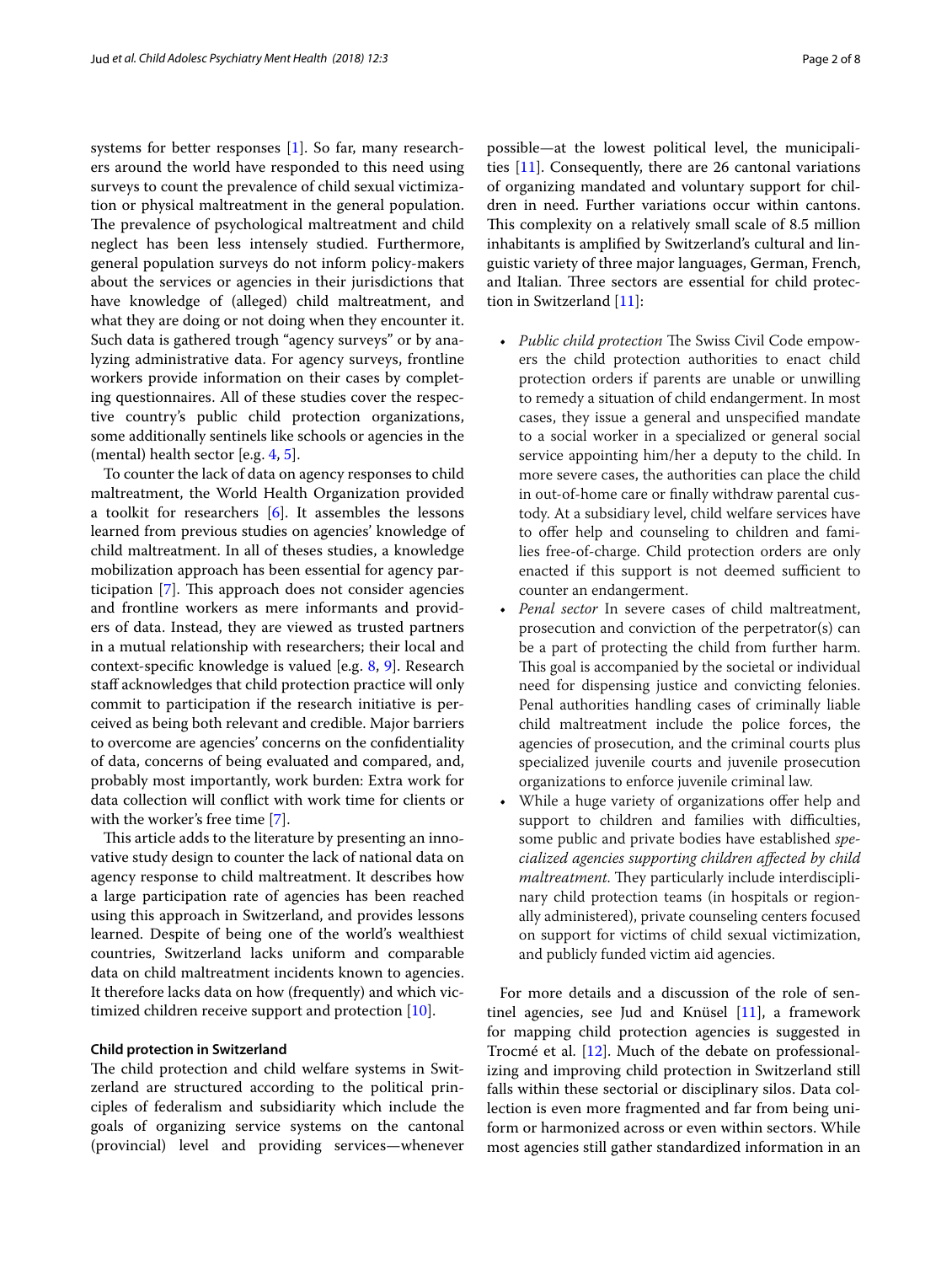idiosyncratic approach for their agency, a few national eforts to collect child protection-relevant data at a national level nevertheless exist. These efforts include the federal annual reports of Police Criminal Statistics [e.g. [13,](#page-7-0) [14\]](#page-7-1) and of services by victim aid agencies [\[15](#page-7-2)], the annual report on newly enacted and ongoing child protection orders  $[e.g. 16]$  $[e.g. 16]$ , and a national data set for cases of hospital child protection teams [e.g. [17](#page-7-4), [18](#page-7-5)]. Agencies' participation in the latter two is, however, not mandatory; incomplete or missing data regularly occur. An initiative aiming at sharing uniform data across sectors has been lacking so far.

## **Obtaining agency participation in Switzerland: the Optimus Stud[y1](#page-2-0)**

The Optimus Study Switzerland addresses the paucity of incidence data on child maltreatment. A frst cycle both included a population and agency survey on sexually victimized children and adolescents  $[19-21]$  $[19-21]$ . The population survey among adolescents highlighted the large amount of peer-to-peer sexual violence [\[20\]](#page-7-8). For the agency survey, weighted estimates indicate that 2.68 children per 1000 children in the population are reported to agencies based on an alleged incident of child sexual abuse. Unfortunately, the agency survey was bothered by low participation rates, especially in the French- and Italian-speaking parts of Switzerland [[21\]](#page-7-7). Furthermore, it has been criticized that, for a child protection system, a focus on child sexual victimization is an isolated view. The different agencies and organizations not only intervene when sexual violence has been allegedly perpetrated, but as well to protect and support victims of neglect, physical and psychological violence. Multiple victimization is not the exception, but rather the rule [e.g. [22,](#page-7-9) [23\]](#page-7-10).

To address these criticisms and to boost participation in a future wave of data collection, cycle 2 of the Optimus Study Switzerland reached out to stakeholders in the feld of child protection—both administrators and policy-makers at the national, regional and municipal level, as well as frontline workers. The goal of this knowledge mobilization effort was to share and operationalize defnitions of child maltreatment and its subtypes across sectors, to fnd solutions for addressing work burden for participating agencies, and creating a practice-validated and therefore relevant and credible questionnaire. It resulted in the frst Swiss study on agency response to all forms of child maltreatment.

### <span id="page-2-1"></span>**Establishing a multisite and multidisciplinary research team**

Establishing familiarity with the diferent linguistic, regional, and disciplinary contexts has been a frst step to present child protection practitioners with a trustworthy research team. Much like in other linguistically diverse countries such as Belgium or Canada, agencies in the linguistic minority parts of Switzerland feel easily dominated by organizations representing the major language region. It has therefore been essential to locate the research team both in Lausanne (French-speaking part) and in Lucerne (German-speaking part). Furthermore, the team assembles researchers of diferent disciplinary backgrounds relevant to the field. Their affiliations, Observatory on Child Maltreatment at University of Lausanne and Lucerne School of Social Work, are well known for their projects and continuing education on child protection.

The team was complemented with several collaborators, e.g. in the Italian-speaking part and from the penal sector as not all linguistic regions and disciplinary backgrounds were covered. These experts in their region and feld helped as facilitators of access to individual agencies and regional or federal stakeholders in the feld of child protection (see "[Facilitating participation](#page-4-0)" section).

#### **A practice‑validated set of variables**

Based on the assumption that practitioners are more ready to commit to participating in an epidemiological study on child protection if the variables of the data set are perceived as relevant and feasible, administrators, frontline workers and other stakeholders in child protection were invited to develop the set of study variables in a Delphi-type approach. First, a sample of agencies from diferent sectors were asked to provide their set of variables for standardized data entry, their defnitions-in-use for child maltreatment and its subtypes. These lists of variables were then systematically compared with each other to identify uniform data elements. They were further compared to a minimum data set for child maltreatment surveillance developed in a pan-European project [[24](#page-7-11)]. Next, the resulting set of variables was presented to around 50 stakeholders in child protection. In the German-speaking part of Switzerland, half-day workshops were offered in four diferent cities; in the more top-down organized Latin parts of Switzerland, various administrators were visited in their offices. Stakeholders discussed advantages and disadvantages of child maltreatment defnitions and operationalization, commented on their priorities of including presented or additional variables in the data set, and on the feasibility of data collection. Based on this feedback, the research team created a pre-fnal

<span id="page-2-0"></span> $^{\rm 1}$  The label "Optimus Study" encompasses projects on child sexual abuse and child maltreatment epidemiology in diferent countries around the world, namely in China, South Africa and Switzerland. All projects have been sponsored by the private UBS Optimus Foundation, Switzerland.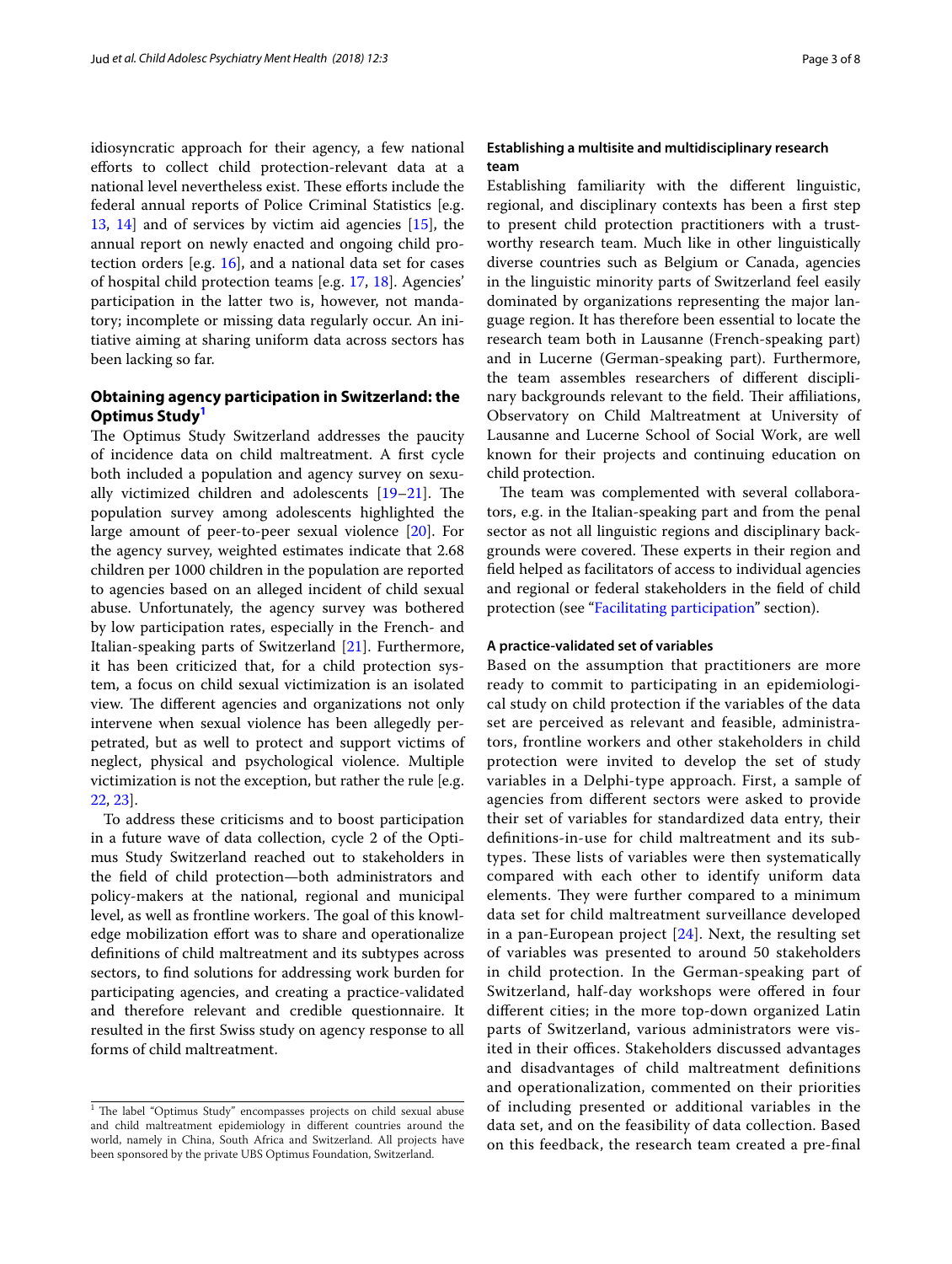



<span id="page-3-0"></span>draft of the set of variables, their defnitions and operationalization that was, once again, commented by our collaborators (see ["Establishing a multisite and mul](#page-2-1)[tidisciplinary research team"](#page-2-1) section). This process resulted in 25 variables on the caseworkers (age, gender, profession, job experience), report specifcations (date, source, prior report), the maltreatment incidents (type(s), onset and frequency), child characteristics (gender, age, canton of residence, disabilities, household situation, number of siblings, socioeconomic status), the perpetrators (number of perpetrators, relation to victim, age, gender), services provided, and referrals. While both researchers and practitioners agreed that it would have been important to collect information on child maltreatment severity, caregiver demographics and family risk factors, these variables were rarely available in a standardized way across sectors or operationalized too diferently to map on common definitions. They could therefore not be included in this minimum data set.

## <span id="page-3-2"></span>**Mapping agencies' administrative data on the study data set**

Practitioners readily embraced the idea of shared uniform data across sectors of child protection in the workshops. They however expressed concerns that the work burden of manually completing forms would decrease participation respectably and advocated for valuing agencies' efforts of data collection. This led to an innovative approach of mapping the agencies' pre-existing administrative data onto the study data set. We have added computer science specialists to our team who developed a procedure both guaranteeing user-friendliness and data security. Data acquisition and integration proceeded within a secure workflow (see Graph [1](#page-3-0)):

- 1. Each participating agency determined a representative who was registered with the web-based data integration platform.
- 2. In the ideal case, the representative was able to create an anonymized excerpt from the agency's standardized data collection that corresponded with the reference period of September 1, 2016 to November 30, 2016.<sup>2</sup> However, the excerpt could also contain original data covering longer periods if cantonal data protection law allowed for the transfer of such data.
- 3. He/she then uploaded these excerpts to the secure web-based platform using two-factor authentication (username/password and code via SMS). The study's platform was able to anonymize and process any arbitrary format of excerpts.
- 4. Once uploaded, data was encrypted and removed from the web platform immediately. Algorithms mapped the agency's individual data set onto the study data set with uniform defnitions and operationalization. Variables not corresponding with the study data set were fltered out, as were any potential personal identifers that had not already been removed before uploading. Any leftover personal identifers were deleted immediately.
- 5. After mapping, agency representatives were able to complete missing data manually through a secure web interface. Most of the participating agencies lacked one or more of the study variables in their individual set of standardized administrative data. However, many agencies had information on the missing standardized data available from individual notes in the case fles.

<span id="page-3-1"></span><sup>&</sup>lt;sup>2</sup> A 3-month reference period for data collection has both been chosen to reduce work burden and for correspondence with previous agency surveys 2 [[4](#page-6-2)].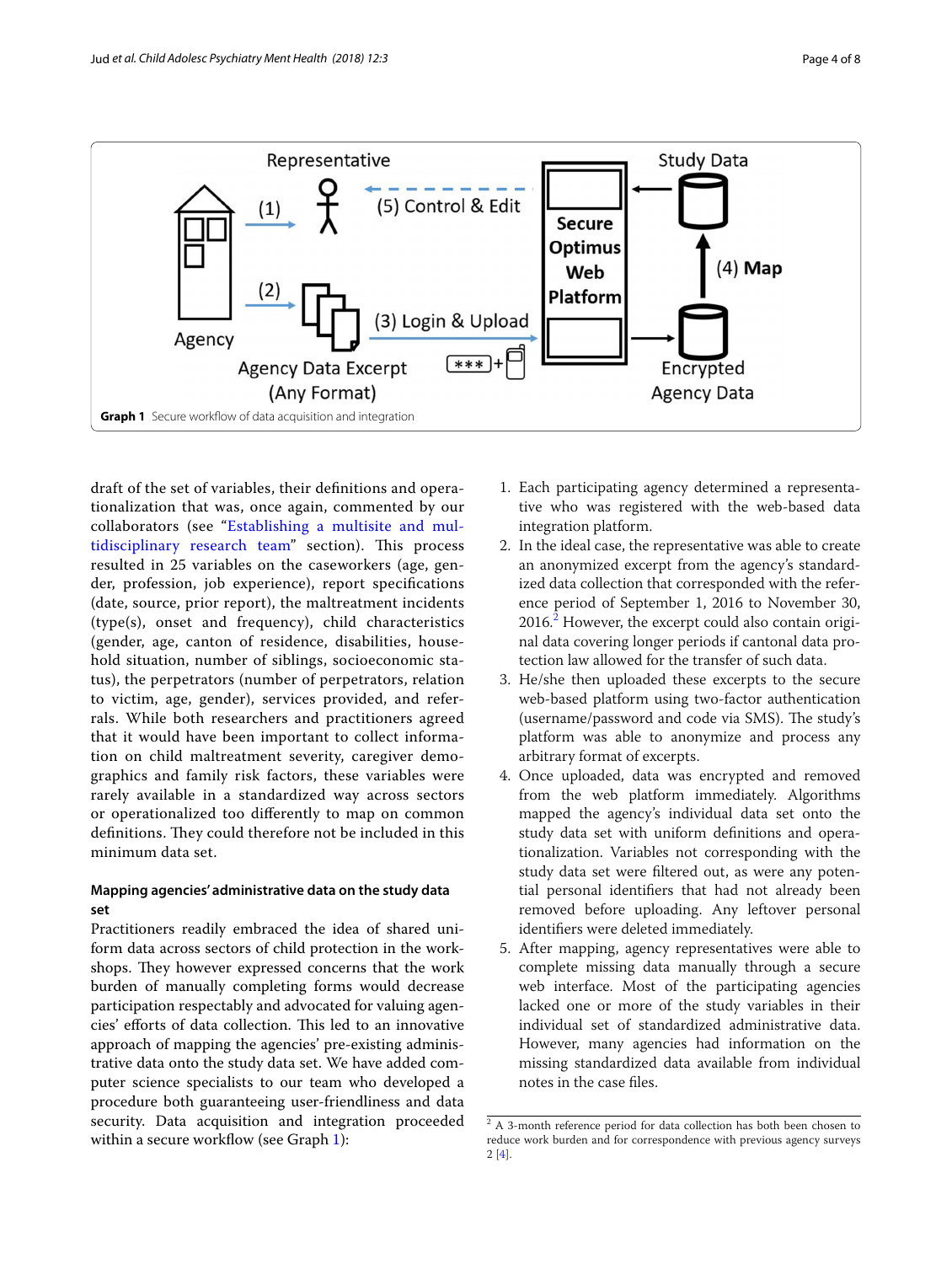During data collection, a multilingual helpline was ofered to support agencies and address all their questions. The workflow was defined within a detailed 15-page security concept and architecture document. It was established with and reviewed by the responsible ethics committee and all 26 cantonal data protection officers (plus five municipal data protection officers of large cities) to ensure conformity with ethical guidelines, federal and cantonal legislation on data protection, and to disperse any potential concern of confdentiality.

#### <span id="page-4-0"></span>**Facilitating participation**

In addition to the practice-validated data set and the innovative and timesaving approach to data collection, further steps were implemented to facilitate agencies' participation. Several of these steps pertain to the invitation to participate: frst, many agencies and stakeholders were contacted informally by our collaborators to introduce the study to their peers. Credibility and relevance of the formal invitation letter was considerably increased through support letters from the federal office responsible for coordinating child protection and several supracantonal organizations. To guarantee a clear, concise and non-academic style in the invitation letter, the invitation letter was reviewed both by communication experts and several stakeholders from child protection practice. The invitation letter addressed major concerns such as confdentiality of data and the concern of being evaluated or compared. To counter the latter, we have guaranteed that individual agencies will not be identifed once results will be presented. Furthermore, the invitation had been sent out well in advance of data collection to allow for addressing potential concerns and all letters were addressed individually rather than just anonymously "to whom it may concern".

If the agency did not respond to the invitation letter, we have followed-up by several telephone calls. Once an agency accepted to participate, an individual contact person was identifed that would upload the excerpts from their agency's software (see "[Mapping agencies' admin](#page-3-2)[istrative data on the study data set](#page-3-2)" section). To further guarantee a constant exchange with agencies and other stakeholders, we have provided a biannual newsletter on the project's progress.

For some agencies, the work burden to participate was reduced dramatically if a national data set had already been established for their type of organization (see ["Child](#page-1-0)  [protection in Switzerland"](#page-1-0) section). They either had to give us (written) consent of accessing their data in the national data set. For the two national data sets in responsibility of the Federal Statistical Office (FSO), rights had already been transferred to the FSO, so we had access to all police and victim aid agency data via contract with

the FSO. In addition, some data was directly exported and uploaded from the IT systems of a software vendor whose products are in use by a number of agency. An agency only needed to charge the vendor with the upload who then worked directly with the computer specialists of the study team. Obviously, this procedure called for a budget to reimburse the vendor.

#### **Participation rate of agencies in Optimus Study 3**

All these diferent measures culminated in a largely successful agency participation rate of 76% in total, or 253 participating agencies out of 334 sampled. The population of agencies in the three essential sectors for child protection in Switzerland summed up to 545 agencies at the time of data collection. With 46% of all organizations in these three sectors, our sample of 253 participating agencies accounts for a large proportion of agencies in the Swiss child protection system.

Participation was largely comparable in the Germanspeaking part (78%) and in the Latin parts of Switzerland (70%). Both access to data via direct uploads of agencies individual administrative data or indirectly via access to national data sets contributed essentially to participation (see Table [1\)](#page-5-0).

The reason for non-participation was rarely rejection. Instead, the 57 actively declining agencies did not collect standardized administrative data at all or only in a very basic way and were therefore not able to create excerpts. Another main reason for declining participation was excessive agency workload—including agencies that frst accepted to participate, but later did not upload their data. Finally, 24 out of 81 non-participating agencies have been considered declining after fve unsuccessful telephone calls (in diferent weeks at diferent times) to contact the agency's director.

#### **Discussion**

Epidemiological studies on agency responses to child maltreatment are still much needed [\[1](#page-6-0)]. To achieve a high agency participation rate in such a research initiative, an approach that views the child protection practice as partners instead of informants is essential, but not suffcient. Researchers have also to address work burden as a major barrier to participation. The second wave of data collection of the Optimus Study Switzerland adequately included these pillars of agency participation in their project to reach a highly satisfying overall participation rate of 76% of the sample. Advantages and caveats of the study design are discussed, so readers might be able to potentially use our procedure as an example of "good practice".

Primarily, work burden has to be addressed as a major barrier to participation as agencies are already struggling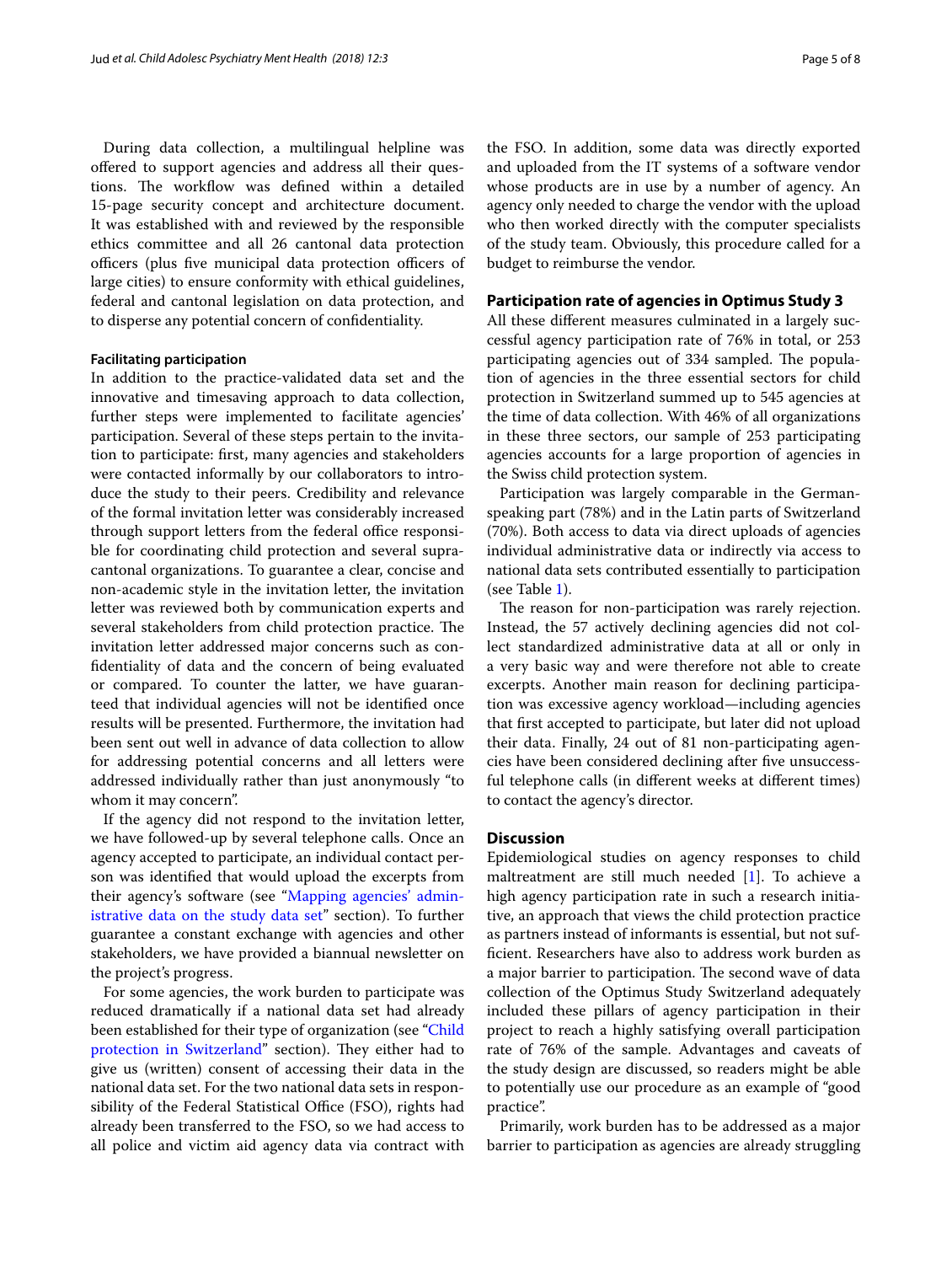|                                                               | <b>Number of agencies</b>                  |                                    |                                      |                                            |                                    |                                      |                    |
|---------------------------------------------------------------|--------------------------------------------|------------------------------------|--------------------------------------|--------------------------------------------|------------------------------------|--------------------------------------|--------------------|
|                                                               | German-speaking part                       |                                    |                                      | Latin parts                                |                                    |                                      | <b>Grand total</b> |
|                                                               | <b>Public child</b><br>protection<br>n (%) | Penal sector <sup>a</sup><br>n (%) | Social and<br>health sector<br>n (%) | <b>Public child</b><br>protection<br>n (%) | Penal sector <sup>a</sup><br>n (%) | Social and<br>health sector<br>n (%) |                    |
|                                                               |                                            |                                    |                                      |                                            |                                    |                                      |                    |
| Sample                                                        | 152                                        | 22                                 | 60                                   | 51                                         | 8                                  | 41                                   | 334                |
| Participation<br>(total)                                      | 117(77)                                    | 22 (100)                           | 44 (73)                              | 31(61)                                     | 8(100)                             | 31(76)                               | 253 (76)           |
| Uploading<br>agency's<br>individual<br>administrative<br>data | 69                                         | 8                                  | 18                                   | 22                                         | 6                                  | 20                                   | 143                |
| Giving access to 48<br>own data in<br>national data<br>set    |                                            | 14                                 | 26                                   | 9                                          | $\overline{2}$                     | 11                                   | 110                |
| Non-participation 35 (23)<br>(total)                          |                                            | 0(0)                               | 16(27)                               | 20(39)                                     | 0(0)                               | 10(24)                               | 81(24)             |
| Do not par-<br>ticipate to the<br>study                       | 29                                         | $\mathbf{0}$                       | 12                                   | 10                                         | $\overline{0}$                     | 6                                    | 57                 |
| Communica-<br>tion failed                                     | 6                                          | $\mathbf{0}$                       | $\overline{4}$                       | 10                                         | $\mathbf 0$                        | 4                                    | 24                 |

<span id="page-5-0"></span>**Table 1 Participating organizations by region and type of participation**

<sup>a</sup> Agencies included in the penal sector are police forces

to allocate scarce resources to the most urgent problems and many child protection workers will complain that they are overworked [\[7](#page-6-5)]. While producing a data export for a 3-month reference period and uploading it onto a secured web-infrastructure was indeed a timesaving way of participating in an epidemiological study for a majority of agencies, some software environments did not allow for an easy processing: The export function was restricted to a few variables or the software lacked an export function completely.

The innovative design of mapping a multitude of different administrative data formats onto the study data set (see ["Mapping agencies' administrative data on the study](#page-3-2)  [data set"](#page-3-2) section) not only reduced work burden for agencies, but was also a means to appreciate agencies' previous eforts. Somewhat surprisingly, some agency representatives deemed the process of exporting data from their software as too tedious and preferred to collect data manually instead. So we additionally created an excel form with the study data set to for manual completion and easy upload onto the web-based platform. The excel form came also in handy for those small agencies that did not collect standardized administrative data at all.

Confdentiality is without any doubt an important ethical precondition for research on agency response to child maltreatment. Dealing with almost three dozen data protection officers and their feedback, however, was a time-consuming endeavor. Based on our insights into data storage of agencies, it is obvious that the security of our study data sometimes largely exceeds data security of agencies. Literacy in information technologies was at a low level for many agencies, only large agencies employ their own IT specialists. Some small agencies even had tools in use that store their data on servers in the US outside of Swiss legislation and potentially accessible to unwanted third parties.

While it is obvious that participation will beneft from the eforts presented in this article, this procedure of knowledge mobilization is associated with an extensive temporal investment of the research team and therefore considerable budgetary resources. Our frst contacts with stakeholders took place in 2012; data collection was completed in 2017. For many researchers it will be challenging to convince a scientifc foundation to support a lot of exchange with participants that will not directly and/or timely lead to data and fndings—we also had to invest a lot in advocating our study to our funder. Furthermore, a knowledge mobilization approach may challenge a researcher's career goals as much of the work cannot easily be transferred into written output.

The innovative and timesaving approach is also challenged by missing data. While gender and age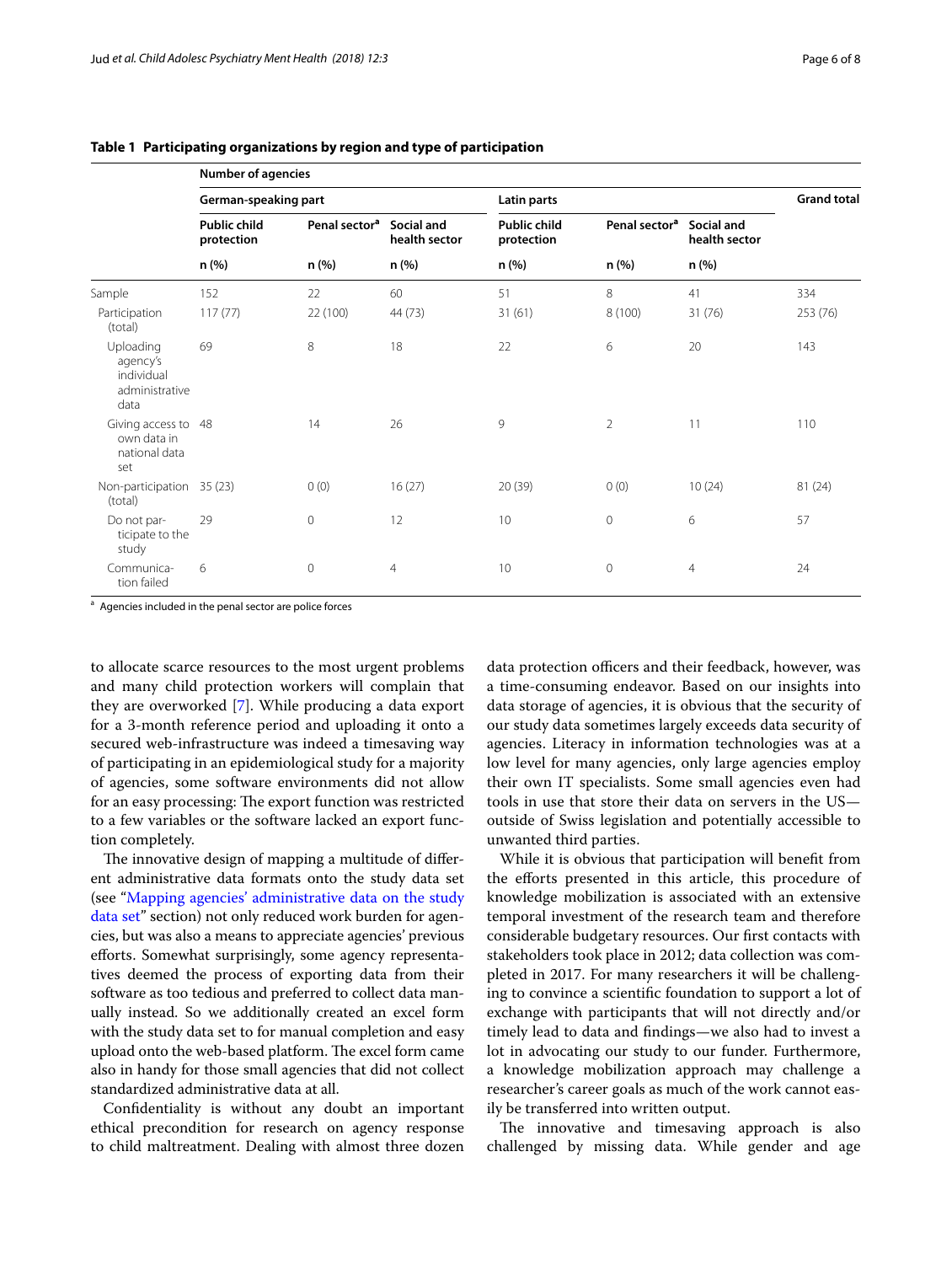of the victim and the type of violence he or she suffered are available for the majority of cases, data on the perpetrator(s), child and caregiver risk factors are collected quite diferently by the various agencies in diferent sectors—if collected at all. An implicit goal of this study was also to identify shortcomings in agencies' individual data collection in order to defne strategies towards a more uniform and shared approach to data collection on children and families in need.

## **Conclusion: on the road to child maltreatment surveillance**

Representatives from the relevant federal offices and supra-cantonal bodies welcomed the Optimus Study as a bottom-up initiative; administrators readily committed to the goal of shared uniform data, but perceived a lack of political will to establish a national surveillance of child maltreatment incidents. The present research initiative will identify gaps in providing support and protection to maltreated children, an especially vulnerable group of citizens. Administrators expressed their hope that the identifed gaps will help convincing policy-makers to take steps towards establishing a national surveillance procedure.

Our study was also accompanied by advocacy eforts to improve the sustainability of our approach and to further pave the ground for a nationwide child maltreatment surveillance. We have reached out to policy-makers in advance of publishing our fndings. An advocacy company supports and overviews all our communication activities. Dissemination eforts will comprise short presentations for individual agencies and (supra-)cantonal stakeholders, a practice-oriented research brief, press releases, etc. This strategy guarantees that dissemination of the fndings not only reaches academics, but also has its impact on policy-makers so that epidemiological research can have an impact on children's lives.

#### **Authors' contributions**

AJ is the principal investigator and project coordinator in the Germanspeaking-Part. He developed the study design, drafted, edited and fnalized the manuscript. CK, TM and RP have been responsible for operationalizing the data set; CK and TM have joined AJ in drafting the manuscript. EF and JK developed the web-infrastructure and secure workfow of data acquisition and integration. They have drafted and edited the respective sections of the manuscript. RK and HBS are principle investigator and project manager for the Latin part. They have joined in editing the manuscript. All authors read and approved the fnal manuscript.

#### **Author details**

<sup>1</sup> Child and Adolescent Psychiatry/Psychotherapy, University of Ulm, Ulm, Germany. <sup>2</sup> School of Social Work, Lucerne University of Applied Sciences and Arts, Lucerne, Switzerland. 3 Observatory on Child Maltreatment, University of Lausanne, Lausanne, Switzerland.<sup>4</sup> School of Information Technology, Lucerne University of Applied Sciences and Arts, Rotkreuz, Switzerland.

#### **Acknowledgements**

The study team thanks Camille Sigg for her work on the Optimus-Study until April, 2017.

#### **Competing interests**

The authors declare that they have no competing interests.

#### **Availability of data and materials**

The data that support the fndings of this study are not publicly available. Data are however available from the authors upon reasonable request and with permission of the Swiss Federal Statistical Office, cantonal and municipal data protection officers.

#### **Consent for publication**

Not applicable.

#### **Ethics approval and consent to participate**

The responsible ethics committee Nordwest- und Zentralschweiz (EKNZ) decided on non-objection. All 26 cantonal data protection officers (plus five municipal data protection officers of large cities) stated that the study design and protocol adheres to federal and cantonal legislation.

#### **Funding**

The study is funded by the UBS Optimus Foundation, Switzerland.

#### **Publisher's Note**

Springer Nature remains neutral with regard to jurisdictional claims in published maps and institutional afliations.

Received: 16 October 2017 Accepted: 22 December 2017 Published online: 03 January 2018

#### **References**

- <span id="page-6-0"></span>1. Jud A, Fegert JM, Finkelhor D. On the incidence and prevalence of child maltreatment: a research agenda. Child Adolesc Psychiatry Ment Health. 2016;10:17.
- 2. Krüger P, Jud A. Overview of previous agency surveys and national administrative data sets. In: Jud A, Jones L, Mikton C, editors. Toolkit on mapping legal, health and social services responses to child maltreatment. Geneva: World Health Organization; 2015. p. 4–9.
- <span id="page-6-1"></span>3. Jud A, Fluke J, Alink LR, Allan K, Fallon B, Kindler H, Lee BJ, Mansell J, van Puyenbroek H. On the nature and scope of reported child maltreatment in high-income countries: opportunities for improving the evidence base. Paediatr Int Child Health. 2013;33:207–15.
- <span id="page-6-2"></span>4. Fallon B, Trocmé N, Fluke J, MacLaurin B, Tonmyr L, Yuan Y-Y. Methodological challenges in measuring child maltreatment. Child Abuse Negl. 2010;34:70–9.
- <span id="page-6-3"></span>5. Euser S, Alink LR, Pannebakker F, Vogels T, Bakermans-Kranenburg MJ, Van IMH. The prevalence of child maltreatment in the Netherlands across a 5-year period. Child Abuse Negl. 2013;37:841–51.
- <span id="page-6-4"></span>6. Jud A, Jones LM, Mikton C. Toolkit on mapping legal, health and social services responses to child maltreatment. Geneva: World Health Organization; 2015.
- <span id="page-6-5"></span>7. Jud A, AlBuhairan F, Ntinapogias A, Nikolaidis G. Obtaining agency participation. In: Jud A, Jones L, Mikton O, editors. Toolkit on mapping legal, health and social services responses to child maltreatment. Geneva: World Health Organization; 2015. p. 55–62.
- <span id="page-6-6"></span>8. Trocmé N, Esposito T, Laurendeau C, Thomson W, Milne L. La mobilisation des connaissances en protection de l'enfance. Criminologie. 2009;42:33–59.
- <span id="page-6-7"></span>9. Lomas J. Using 'linkage and exchange' to move research into policy at a Canadian foundation. Health Aff (Millwood). 2000;19:236-40.
- <span id="page-6-8"></span>10. UN Committee on the Rights of the Child. Concluding observations on the combined second to fourth periodic reports of Switzerland. New York: UN Committee on the Rights of the Child; 2015.
- <span id="page-6-9"></span>11. Jud A, Knüsel R. Structure and challenges of child protection in Switzerland. In: Merkel-Holguin L, Fluke J, Krugman, R, editors. National systems of child protection: understanding the international context for developing policy and practice. Springer, Dordrecht **(in press)**.
- <span id="page-6-10"></span>12. Trocmé N, Akesson B, Jud A. Responding to child maltreatment: a framework for mapping child protection agencies. Child Indic Res. 2015;9(4):1029–41.